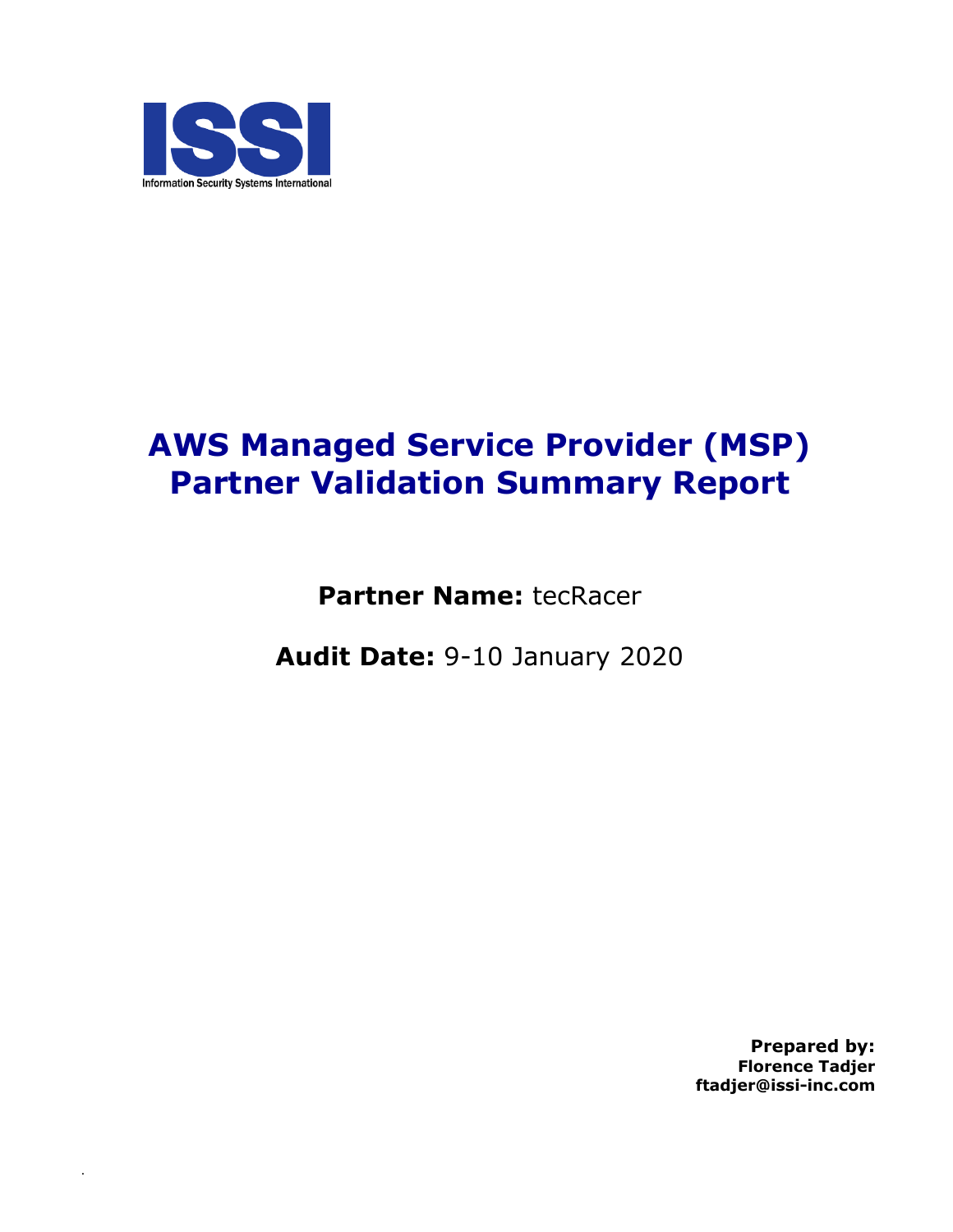## **Introduction**

The validation audit was conducted by Florence Tadjer of ISSI at the tecRacer office at Vahrenwalder Str. 156, 30165 Hannover, Germany, on 9-10 January 2020.

The following tecRacer personnel participated in the audit:

| <b>Name</b>          | <b>Title</b>           | <b>Email</b> |
|----------------------|------------------------|--------------|
| Sven Ramuschkat      | General Manager        |              |
| Kosta Kiotes         | MSP Team Lead          |              |
| Eva Ramuschkat       | Finance                |              |
| <b>Patrick Sauss</b> | <b>MSP Team Member</b> |              |
| Rene Schmitz         | <b>MSP Team Member</b> |              |
| Daniel Ebeling       | Service Manager        |              |

The following AWS personnel participated in the audit:

| M-<br>$- - -$ | $-1$<br>$-$<br>$\sim$ |  |
|---------------|-----------------------|--|
| N/<br>.       |                       |  |

The audit was conducted using the AWS Managed Service Provider (MSP) Partner Program Validation Checklist, version 4.0.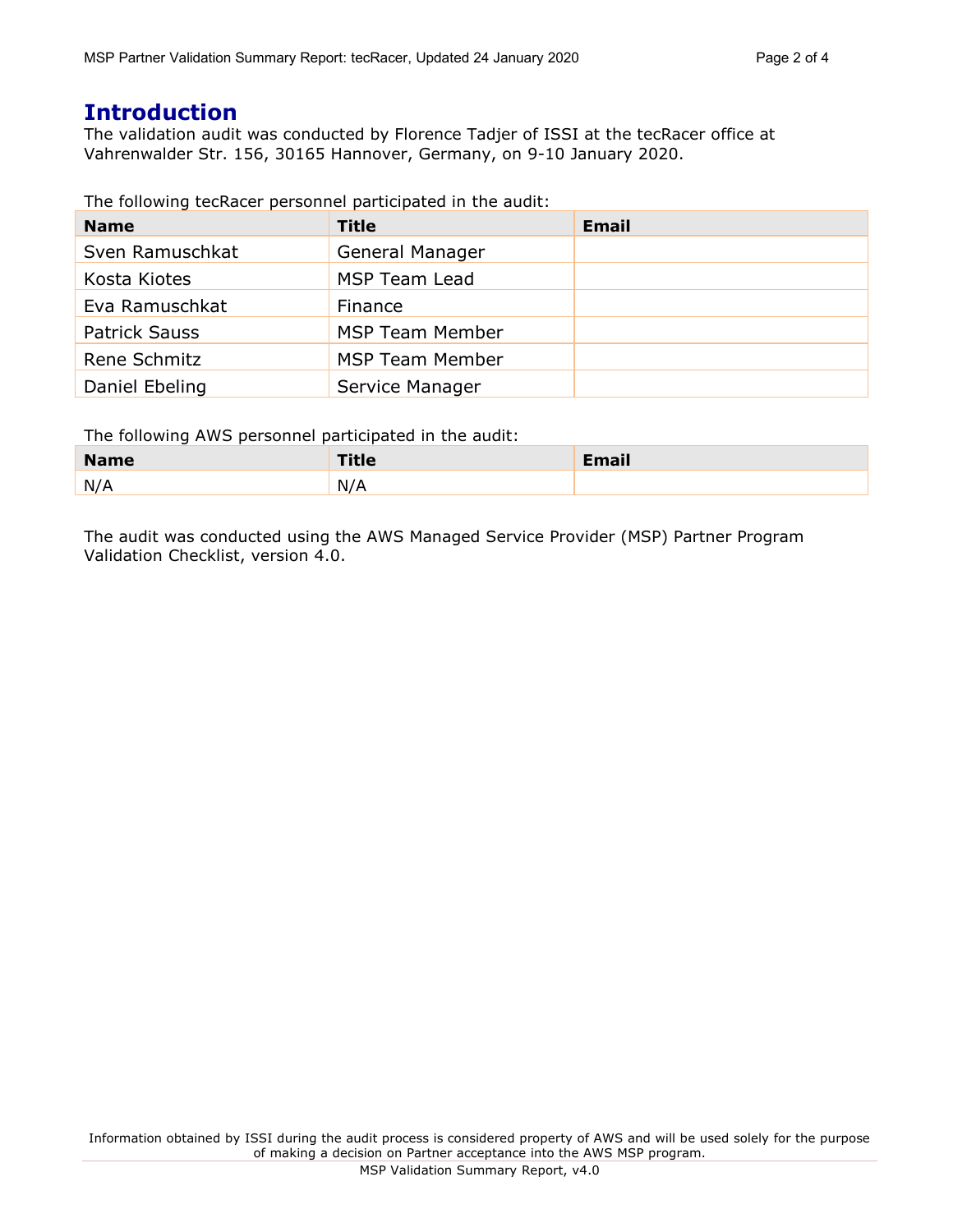## **Audit Objectives and Methodology**

The objectives of this audit were:

- to validate Partner capabilities in relation to the requirements of the AWS MSP program
- § to ensure Partner focus on Customer Obsession
- to encourage the use of AWS and industry best practices through value-added auditing

The audit validated tecRacer's operational capabilities against program requirements for an AWS Managed Service Provider. This was assessed through discussion with tecRacer and by reviewing selected processes, procedures, and records.

Throughout the audit, considerable effort was made to make the event a value-added experience for the Partner by identifying opportunities for improvement and highlighting partner strengths and best practices.

Information was obtained through data provided by tecRacer and through review of sample documents and records observed during the audit.

The audit concluded with a review of the specific audit findings, including any mandatory or scoreimpacting Action Items.

#### **Final Validated Partner Score/Audit Conclusion**

Based on the records and processes observed during the audit, and after any necessary scoring adjustment upon satisfactory closure of any mandatory or score-impacting action items, tecRacer has achieved a final validated score of **960**. There are no open Mandatory Action Items.

### **Strengths**

The following organizational strengths were noted during the audit:

- AWS is the only focus of tecRacer; therefore, they are experts.
- tecRacer is AWS Authorized Training partner; then, they are offering excellent training to their staff and externals. The number of certified staff exceeds the Premium Partner requirements.
- tecRacer has developed a very well documented WIKI.
- § tecRacer has achieved AWS Competency in DevOps, Data and Analytics, Big Data, and Amazon Connect.
- **■** tecRacer employs an external company to buy reserved instances. It allows them to reduce the billing consequently.
- § tecRacer has dashboards available in Site24/7, Autotask, and CloudCheckr. Their customers also can access to these dashboards.

#### **Opportunities for Improvement**

The following items represent opportunities to improve organizational processes or methods related to the AWS MSP program. No action or response is required.

- **•** Please consider registering the training for newcomers once performed.
- § Please continue to perform Continual Service Improvement (CSI) and Continual Technical Improvement (CTI) on a regular basis.
- § Please consider defining the risk profile of your customers based on financial issues or GDRP issues.